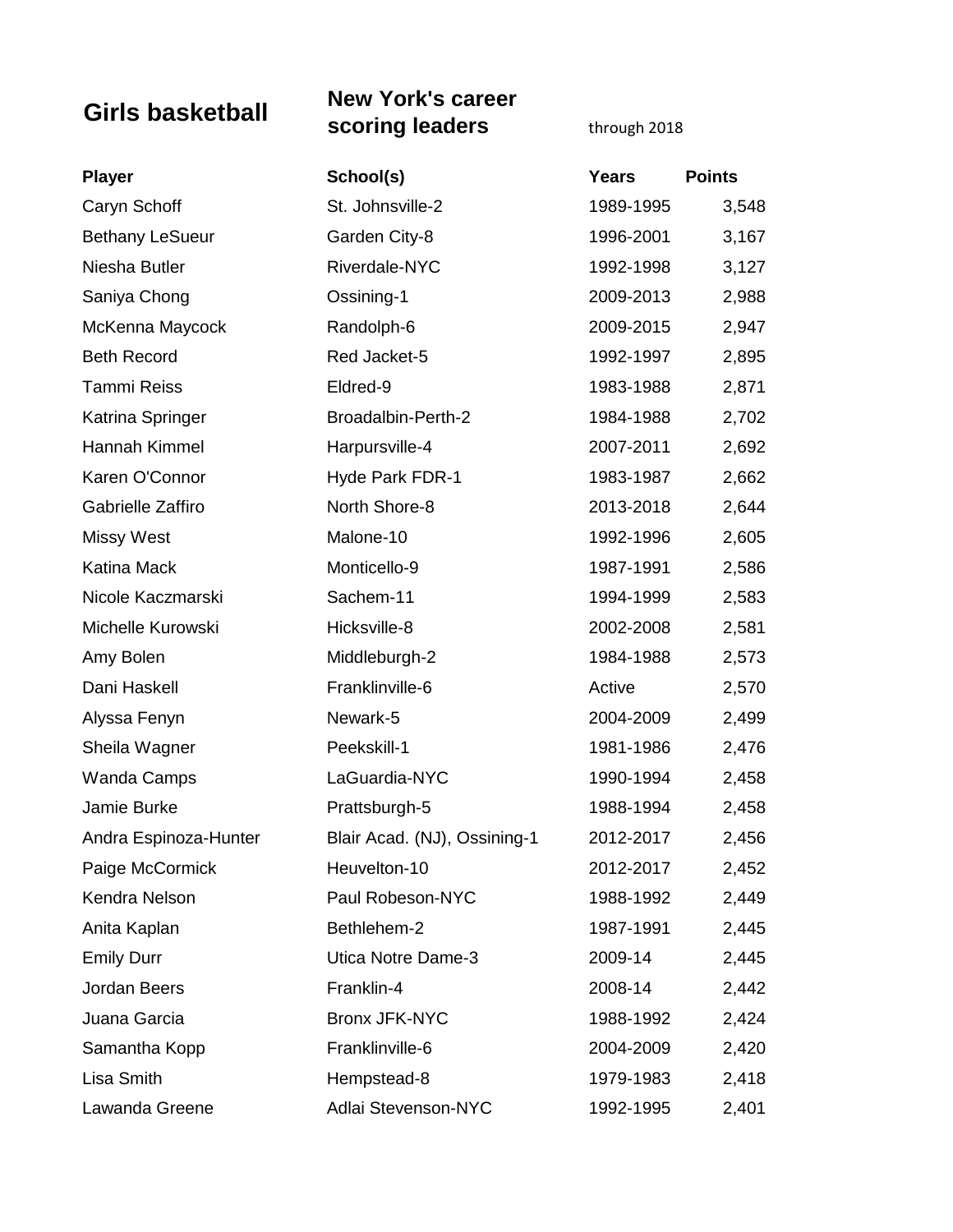| Ashley Zahn             | Canandaigua-5                   | 2006-2010 | 2,400 |
|-------------------------|---------------------------------|-----------|-------|
| Christina Volpe         | Batavia Notre Dame-5            | 1994-1999 | 2,392 |
| Julie Moore             | Westport-7                      | 1988-1992 | 2,388 |
| <b>Cusena Newton</b>    | <b>Alexander Hamilton-1</b>     | 1982-1987 | 2,384 |
| <b>Sammy Prahalis</b>   | Commack-11                      | 2002-2008 | 2,372 |
| <b>Breanna Stewart</b>  | Cicero-North Syracuse-3         | 2008-2012 | 2,367 |
| Gina Runco              | Adelphi Aademy-NYC              | 1992-1995 | 2,345 |
| Marah Maycock           | Randolph-6                      | 2007-2012 | 2,326 |
| <b>Epiphanny Prince</b> | Murry Bergtraum-PSAL            | 2002-2006 | 2,320 |
| Joelle Connelly         | Pioneer-6                       | 2003-2008 | 2,300 |
| <b>Allison Moreau</b>   | Saquoit Valley-3                | $-2019$   | 2,286 |
| <b>Wendy Schoff</b>     | St. Johnsville-2                | 1988-1994 | 2,285 |
| <b>Kristen Doherty</b>  | Sachem East-11                  | 2004-2010 | 2,277 |
| Janelle McManus         | <b>Bishop Kearney-NYC</b>       | 1996-2000 | 2,274 |
| <b>Sandy Mitchell</b>   | Waterloo-5                      | 1990-1994 | 2,270 |
| Sara Pfeiffer           | Seton Catholic (Ariz.), Olean-6 | $-2019$   | 2,269 |
| Tamara Aponte           | <b>Evander Childs-NYC</b>       | 1988-1992 | 2,267 |
| Margo Hackett           | Pawling-1                       | 2007-2011 | 2,266 |
| Olivia Schmidt          | Holland-6                       | 2010-2016 | 2,265 |
| <b>Patty Reynolds</b>   | Valley Stream South-8           | 1982-1986 | 2,258 |
| <b>Tawan Slaughter</b>  | <b>Christian Central-6</b>      | 1996-2001 | 2,256 |
| Joann Balsamo           | Somers-1                        | 1984-1988 | 2,254 |
| <b>Arella Guirantes</b> | Bellport-11                     | 2011-2015 | 2,252 |
| Sandra Gibbons          | <b>Yonkers Gorton-1</b>         | 1977-1981 | 2,250 |
| Shenise Johnson         | Rush-Henrietta-5                | 2004-2008 | 2,244 |
| Kate Bell               | <b>Trevor Day-NYC</b>           | 1996-2001 | 2,225 |
| Megan Shoniker          | Greece Arcadia-5                | 2001-2007 | 2,216 |
| Eugeneia McPherson      | North Babylon-11                | 2003-2009 | 2,216 |
| Shneeka Center          | Smithtown West-11               | 2004-2010 | 2,206 |
| <b>Robin Rink</b>       | Arkport-5                       | 1992-1997 | 2,205 |
| Megan Shay              | Candor-4                        | 2000-2005 | 2,205 |
| <b>Stefanie Collins</b> | Odessa-Montour-4                | 1997-2001 | 2,204 |
| Laura Hughes            | Franklinville-6                 | 1979-1983 | 2,196 |
| leasia Walker           | Copaigue-11                     | 2003-2009 | 2,174 |
| <b>Graceann Bennett</b> | Lake George-2                   | $-2019$   | 2,173 |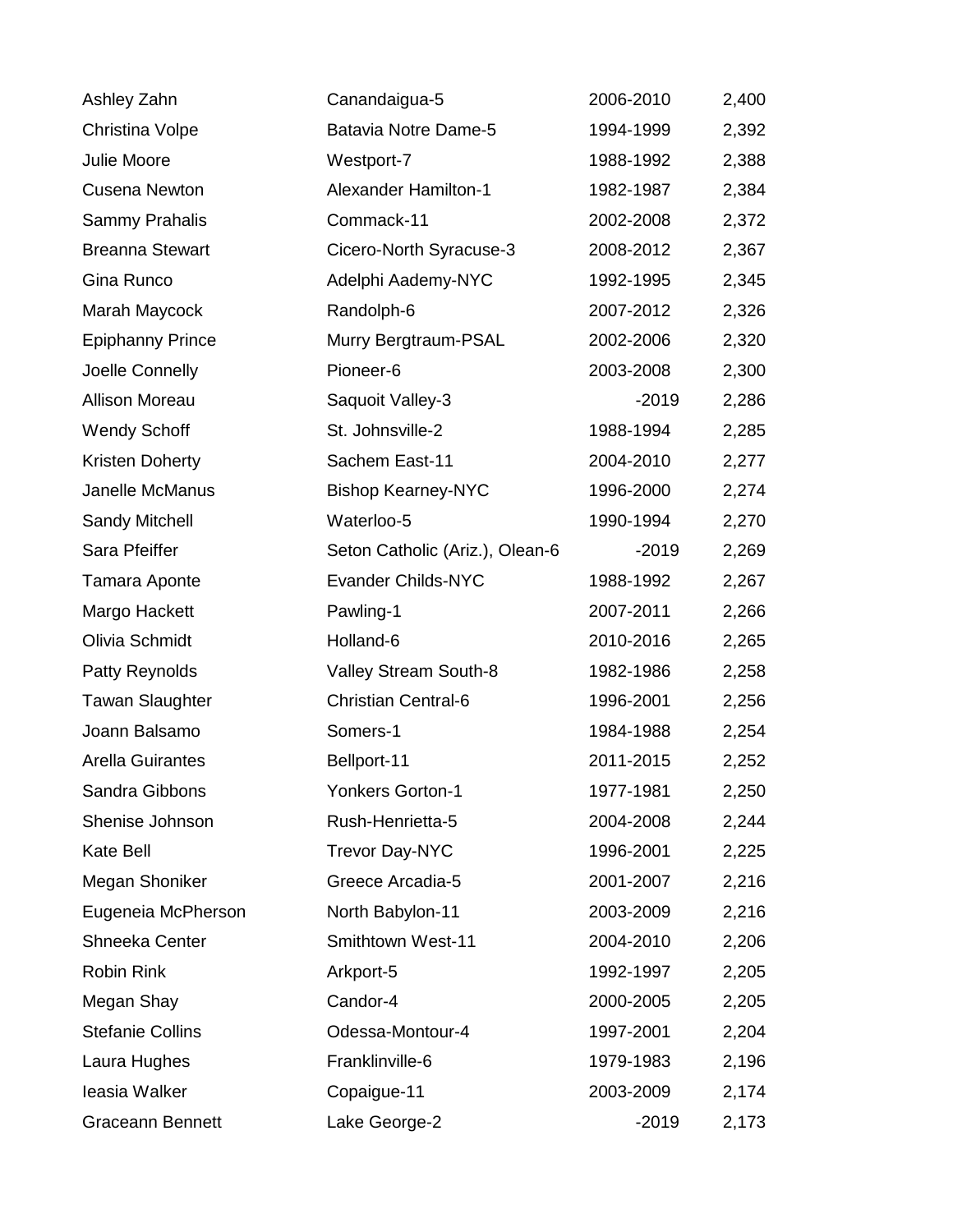| Melissa Gaughan         | Stillwater-2                                   | 1982-1986 | 2,170 |
|-------------------------|------------------------------------------------|-----------|-------|
| <b>Kelsey Carey</b>     | St. Joseph Hill-CHSAA                          | 2009-2013 | 2,174 |
| Kaela Hilaire           | <b>Floral Park-8</b>                           | 2010-2016 | 2,169 |
| Cierra Dillard          | Gates Chili-5                                  | 2009-14   | 2,165 |
| Becky Hagerdorn         | <b>Warwick Valley-9</b>                        | 1979-1983 | 2,164 |
| Marshay White           | Roch. School of the Arts-5                     | 2001-2007 | 2,163 |
| Alexis Fotopoulos       | Hampton Bays-11                                | 2010-2016 | 2,162 |
| <b>Stephanie Cleary</b> | Tappan Zee-1                                   | 1996-2001 | 2,155 |
| <b>Courtney Lewis</b>   | Port Jefferson-11                              | 2012-2017 | 2,148 |
| Erica Knolhoff          | Windham-4                                      | 1994-1999 | 2,141 |
| <b>Merrick Volpe</b>    | Clyde-Savannah-5                               | 2002-2006 | 2,136 |
| Margaret Scarcella      | <b>Hackley School</b>                          | 1980-1984 | 2,135 |
| <b>Bianca Cuevas</b>    | Nazareth-NYC                                   | 2010-2014 | 2,135 |
| Patricia Lyons          | <b>Bishop Ford-NYC</b>                         | 1998-2002 | 2,125 |
| Carlee Cassidy          | Westhill-3                                     | 2002-2006 | 2,124 |
| Meghan Curtin           | Horace Mann-NYC                                | 1998-2002 | 2,123 |
| Kia Wright              | Copiague-11                                    | 1999-2003 | 2,122 |
| Judith Ann Ray          | <b>Bronx Aquinas-NYC</b>                       | 2002-2006 | 2,122 |
| Rena Goble              | Davenport-4                                    | 1992-1997 | 2,121 |
| Samantha Meyerhoff      | Davenport-4                                    | 2006-2010 | 2,121 |
| Angela Tylec            | Niagara-Wheatfield-6                           | 1993-1999 | 2,119 |
| Chamique Holdsclaw      | <b>Christ the King-NYC</b>                     | 1991-1995 | 2,118 |
| Shannon Weir            | Milford-4                                      | 1999-2005 | 2,116 |
| <b>Sue Harnett</b>      | Moore Catholic-NYC                             | 1982-1986 | 2,111 |
| Chinyere Vann           | Poly Prep-NYC                                  | 1992-1996 | 2,107 |
| Jessica Hosenbold       | Half Hollow Hills East-11                      | 1999-2003 | 2,103 |
| Evie Van Houten         | Spencer-Van Etten-4                            | 1991-1996 | 2,102 |
| Karissa Birthwright     | Greece Odyssey-5                               | 2009-2015 | 2,099 |
| Katryna Gaither         | <b>Mount Vernon-1</b>                          | 1989-1993 | 2,092 |
| <b>Terri Haynes</b>     | Sandy Creek-3                                  | 1980-1984 | 2,087 |
| Samantha Szkotak        | New York Mills-3                               | 2003-2008 | 2,087 |
| Meghan Dahlman          | Nazareth-5                                     | 1998-2003 | 2,085 |
| <b>Lindsay Kimmel</b>   | Harpursville-4                                 | 2001-2007 | 2,082 |
| <b>Clare Mitchell</b>   | McKee/Staten Island Tech,<br>Staten Is Academy | 2013-2017 | 2,075 |
| <b>Bethany Donathin</b> | Horace Mann-NYC                                | 1994-1998 | 2,072 |